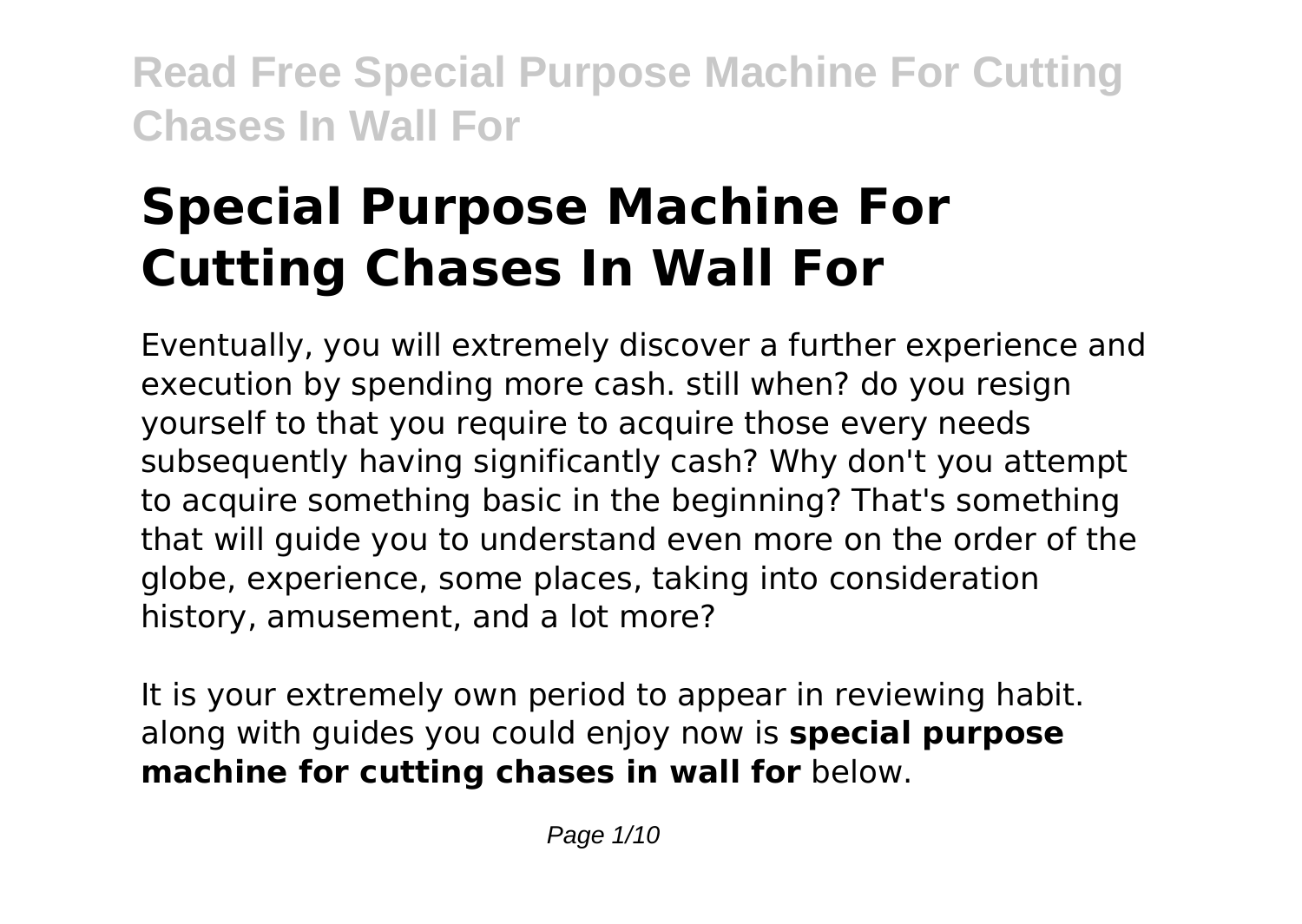Project Gutenberg is a wonderful source of free ebooks – particularly for academic work. However, it uses US copyright law, which isn't universal; some books listed as public domain might still be in copyright in other countries. RightsDirect explains the situation in more detail.

#### **Special Purpose Machine For Cutting**

Kartha Machines Pvt. Ltd. Special Purpose Cutting Machines We are a leading Manufacturer of Under Water Cutting And Recovery System, Tube Cutting Machine, Remote Controlled Tube Cutting Machine and Mini Lathe For Precision Cutting Machine from Mumbai, India. Interested in this product?

#### **Special Purpose Cutting Machines - Under Water Cutting And ...**

High speed (180-200 cakes per minute) Suitable for 50-150 gms cake; Easy change-over, less change-parts; Accommodates large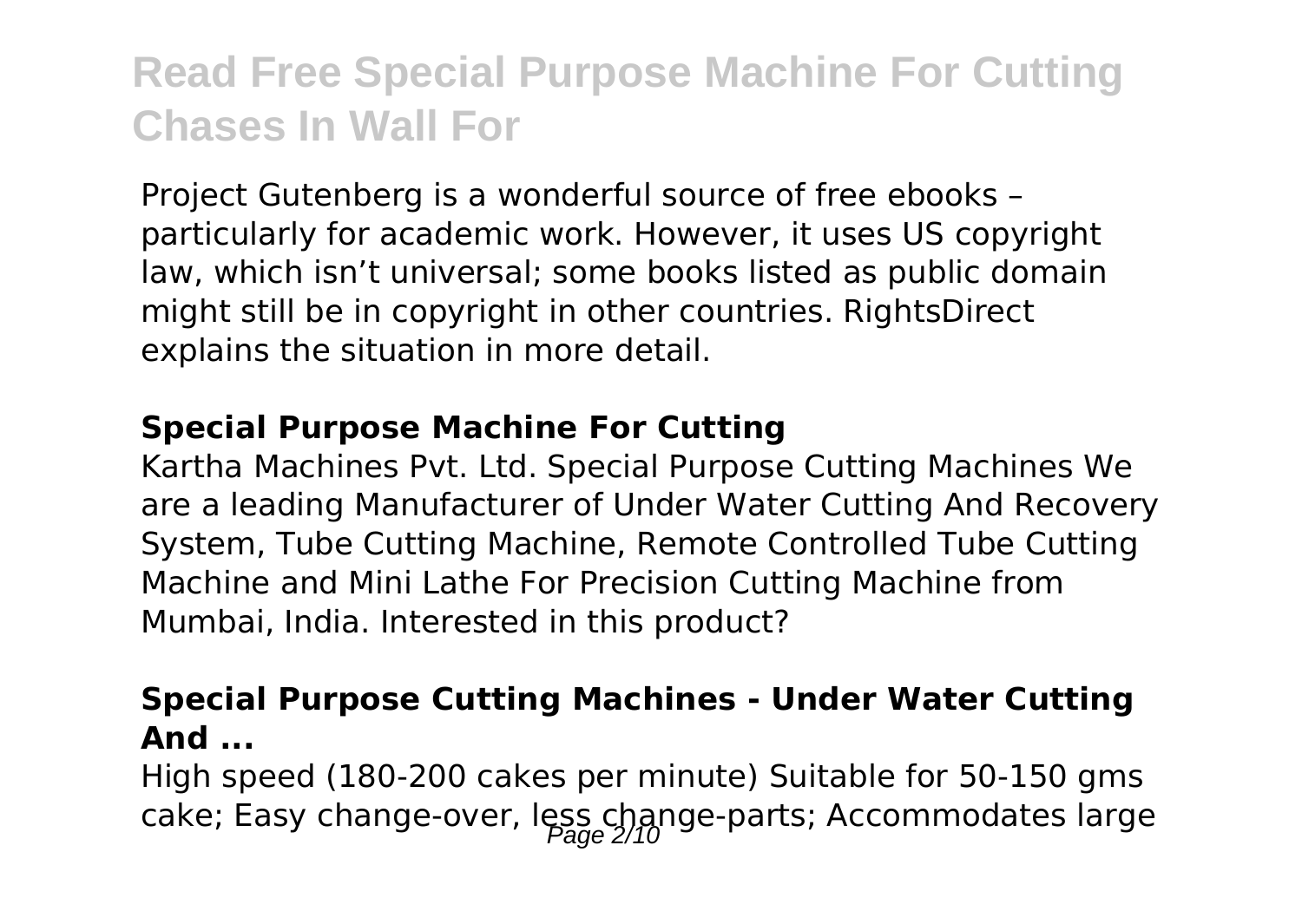size wrapper and stiffener rolls for fewer stoppage for the roll change

### **Soap Wrapping Machines, Soap bar cutting machine, Hair ...**

Manufacturer of Special Purpose Machine - Sanitary Pad Making Machine, Cotton Wick Making Machine, 2 In 1 Combo- Rubber Band & Hair Band Cutting Machine and Automatic Switch Board Cutting Machine offered by P.P.Enterprise, Kolkata, West Bengal.

### **Special Purpose Machine - Sanitary Pad Making Machine**

**...**

Manufacturer of a wide range of products which include motorized table accommodate round flat bar bandsaw, bdc-200 a thin wall aluminum tube cutting machine, sbm 300 h swing type cutting machine, vbm-300 tyre cutting vertical band saw machine, bdc-300 a ss casting cytting bandsaw and auto loader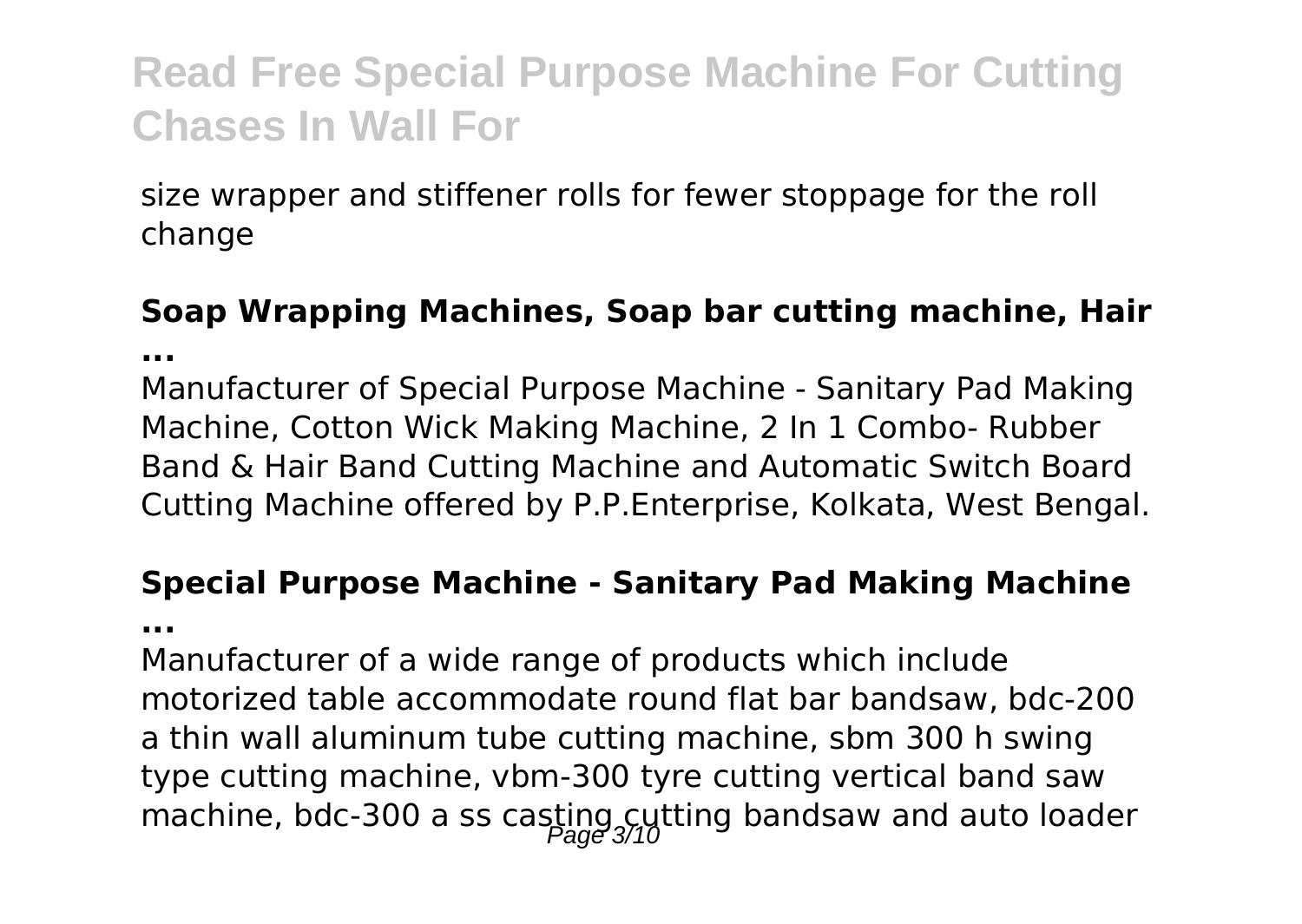bandsaw machine.

#### **Special Purpose Horizontal Bandsaw Metal Sawing Machines ...**

Special Purpose Machinery We Design and Develop For more than 30 years RNA have been designing and developing innovative, bespoke special purpose machinery for the manufacturing industry which include feeding and handling , testing workstations, control systems and automated assembly machines.

#### **Special Purpose Machinery, Bespoke Automation | RNA Automation**

It has dedicated manpower with not only high expertise in machine design and special purpose machine building techniques, but also with professionalism. . Further information contact Telephone: 091 44 -22250567, +91-9444040622, +91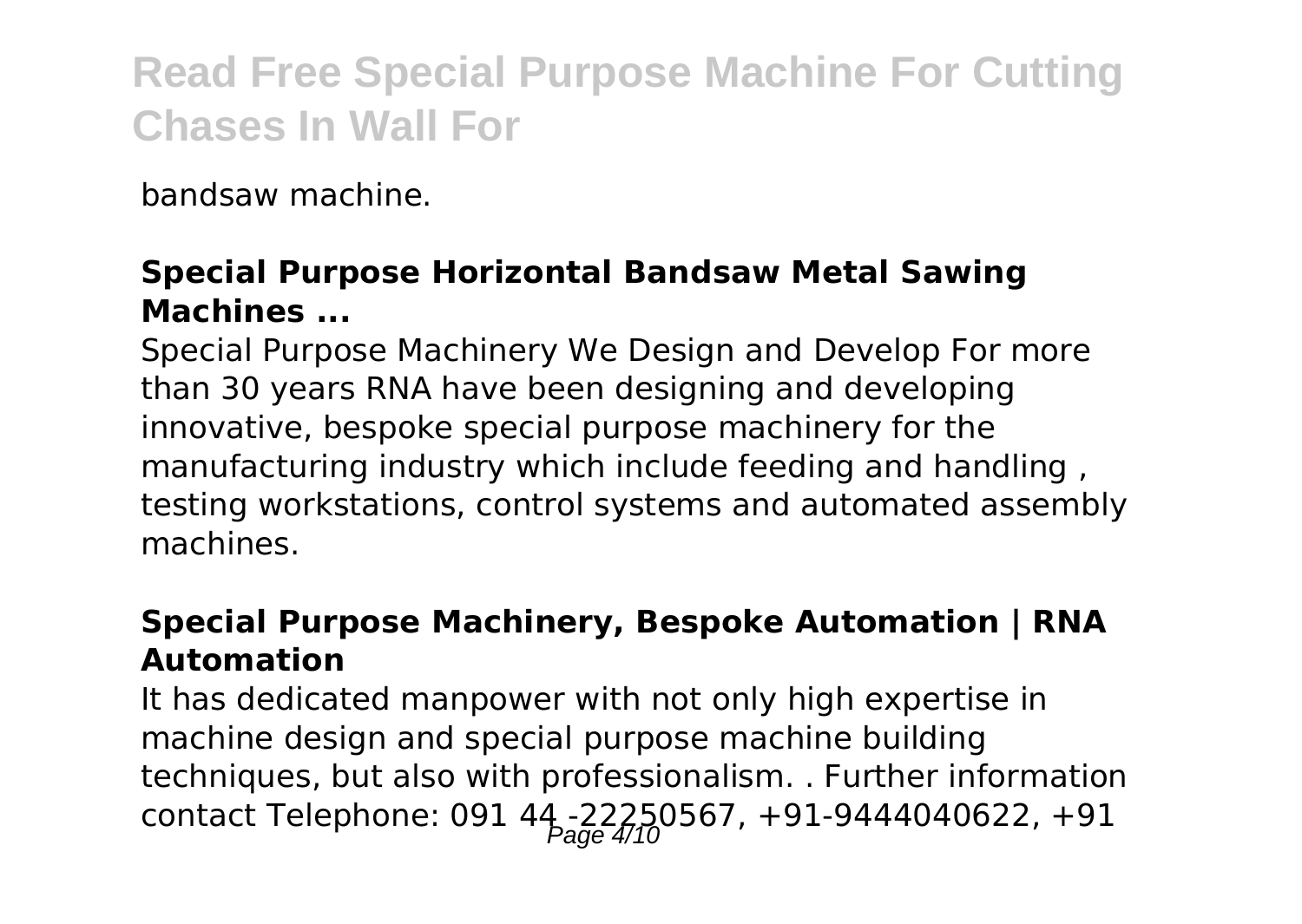44 22250567, +91-9444040622

### **ARUDHRA MACHINES & DESIGN ENGINEERING (P) LTD - Pipe ...**

SPECIAL PURPOSE MACHINE OR SPECIALLY DESIGNED MACHINE. SPMs or Special Purpose Machines offer tremendous scope for high volume production at low investment and at low cost of production when compared to CNC machines. SPM, Special Purpose Machines is a high productivity machine, with specially designed tooling and fixture, dedicated for mass producing the same component day in and day out.

**SPM, Special Purpose Machine Manufacturers, Milling ...** PURROS Machinery is widely recognized for industrial automated products, our full line of products are including: Auto Feed Drill Machine, Servo Feed Drill Machine, Servo Tapping Machine, Hydro Speed Regulators, Roller Burnishing Tools, Multi Spindle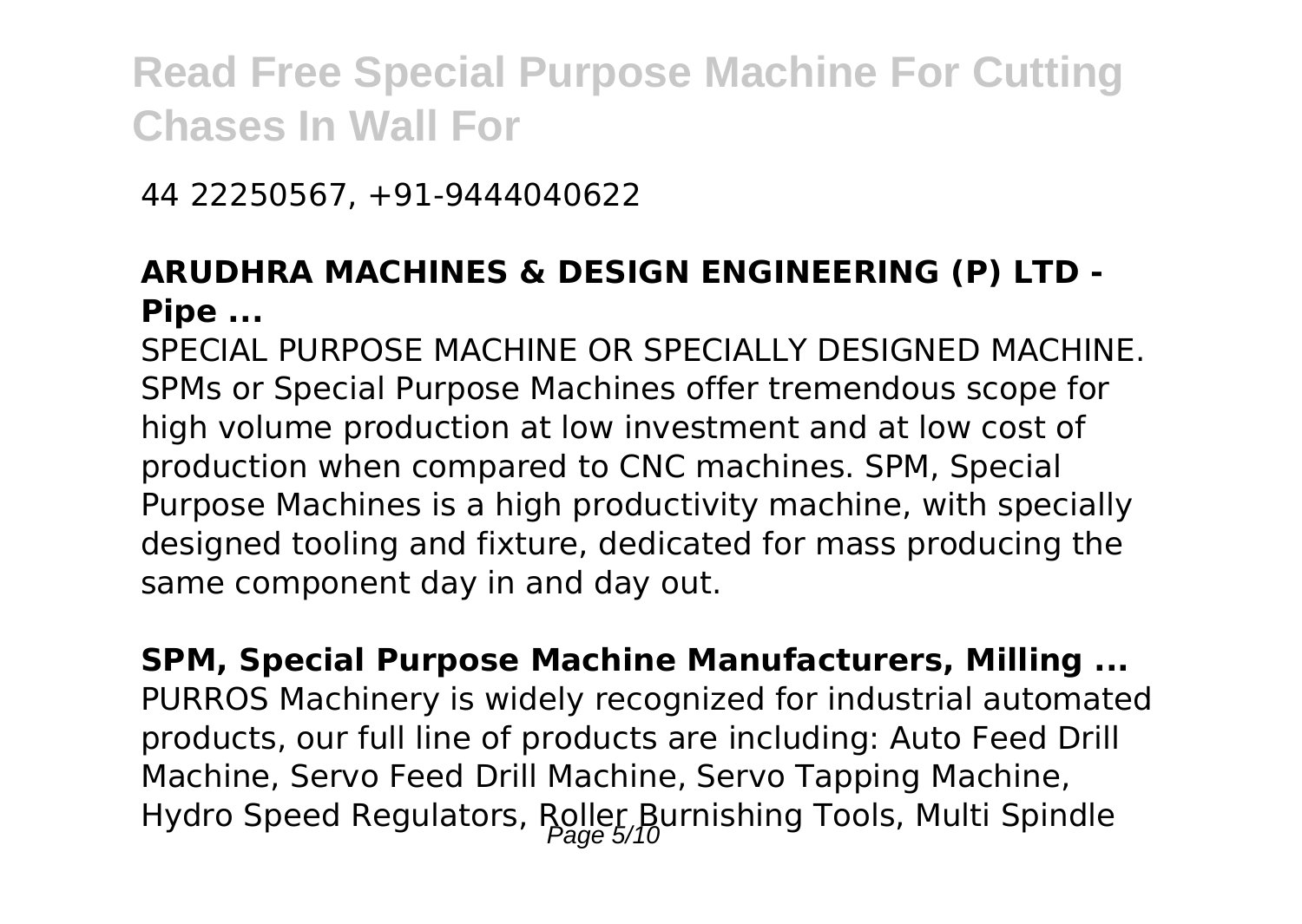Heads, Special Purpose Machines (SPM), and more.

### **Special Purpose Machines (SPM) Manufacturers, Exporters ...**

Special-purpose machines Gear-cutting machines. Three basic cutting methods are used for machining gears: (1) form cutting, (2) template cutting,... Broaching machines. In general, broaching is classified as a planing or shaping art because the action of a broaching... Lapping and honing machines. ...

#### **Machine tool - Modifications of basic machines | Britannica**

We are founded in the year 1993, we, "ITL Industries Limited" are an ISO 9001:2008 certified involved in manufacturing, supplying and exporting Band Saw & Band Saw Blades, Hydraulic Power Hacksaw, Special Purpose Metal Sawing Machines and Tube Mill.The range offered by us comprises High Speed Metal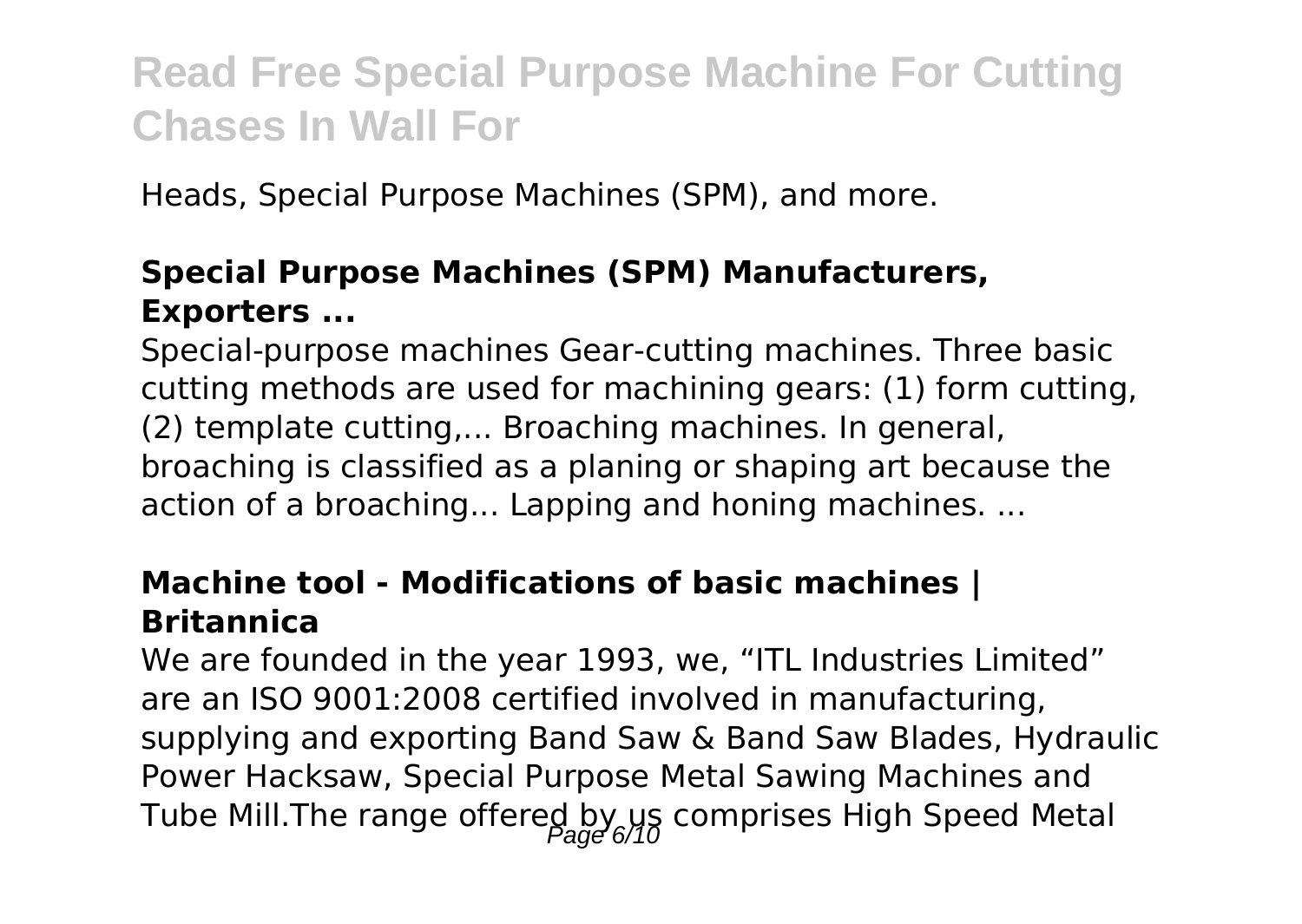Cutting Bandsaw Machines, Double Column Automatic Band Saw Machine with (LM) Guides, Double ...

### **Itl Industries Limited - Manufacturer of Special Purpose**

**...**

AN GEN Machine MFG CO., LTD. is a Specialized manufacturer of multi-spindle drilling Machines, Single Purpose Machines for metal cutting , Special-Purpose Machines for metal cutting , cnc 5 axies Machine center , cnc automatic lathes , cnc drilling Machines, Machine centers , spindle sets for multi-spindle drilling Machines and much more.

#### **Single and Special Purpose Machines Manufacturers on T1 ...**

We are Manufacturer, Supplier, Exporter of Special Purpose Machines, CNC Drilling Machines, CNC Tapping Machines, Screen Printing Machines, Rubber Cutting Machines, Material Handling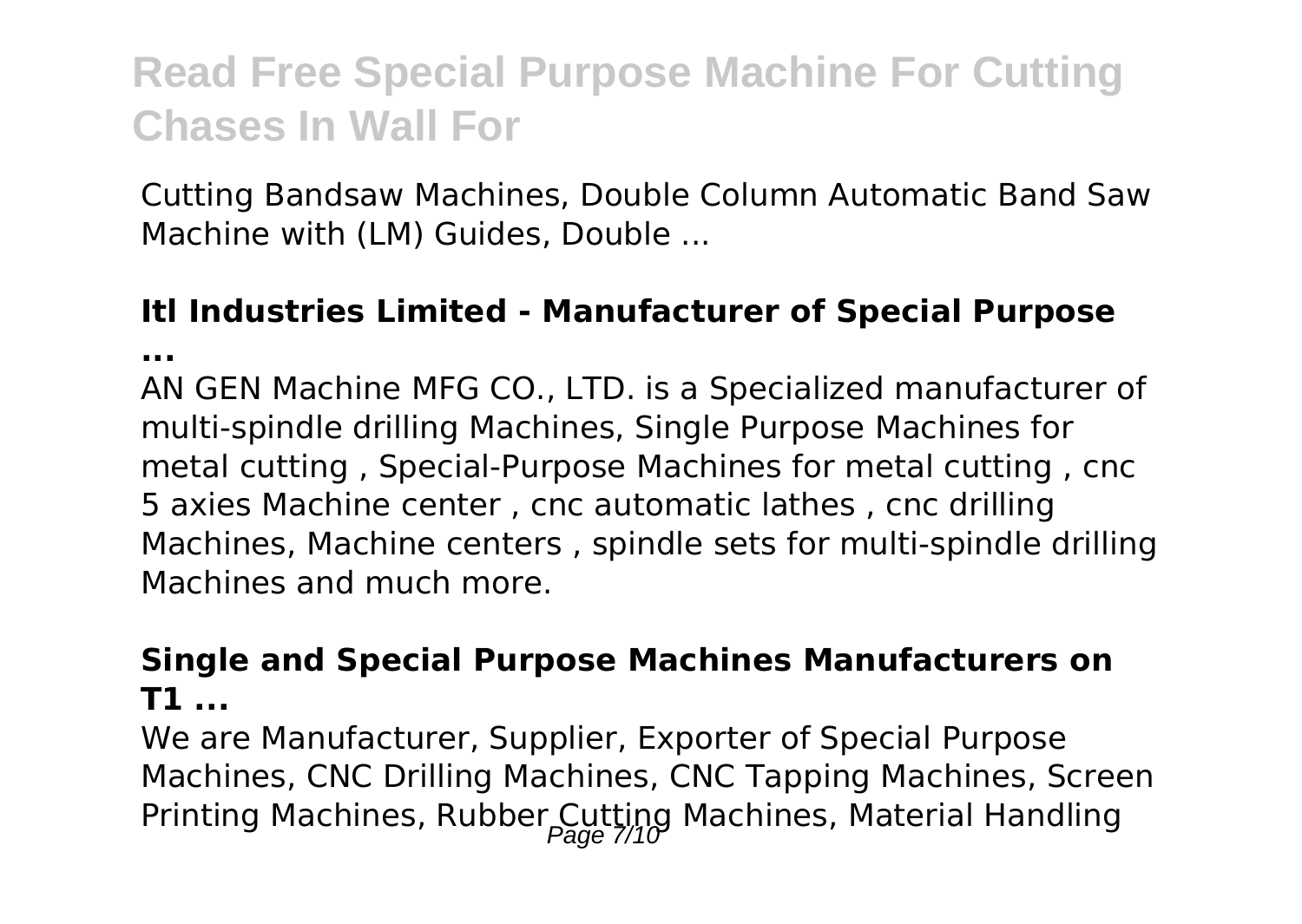Systems, Gravity Roller Conveyors from Pune, Maharashtra, India. Phone: +91 - 9423743431 Email: Toggle navigation.

#### **Special Purpose Machines, CNC Drilling Machines ...**

Special Purpose Machine : We are Special Purpose Machine manufacturer, Special Purpose Machine supplier, Special Purpose Machine exporter in mumbai, India. +91-9324610366 response@machine-maker.com

**Special Purpose Machine, Special Purpose Machine ...** Special Purpose Machine - SPM Our range of products include tube flaring machine, pipe cutting machine, salt spray chamber, pressure sensor calibration check setup, pipe closing machine - 3 station and backrest durability test.

**Special Purpose Machine - SPM - Pipe Cutting Machine ...** For sale is an "ATL - iTEM  $400^{\circ}$  machine for thermal deburring.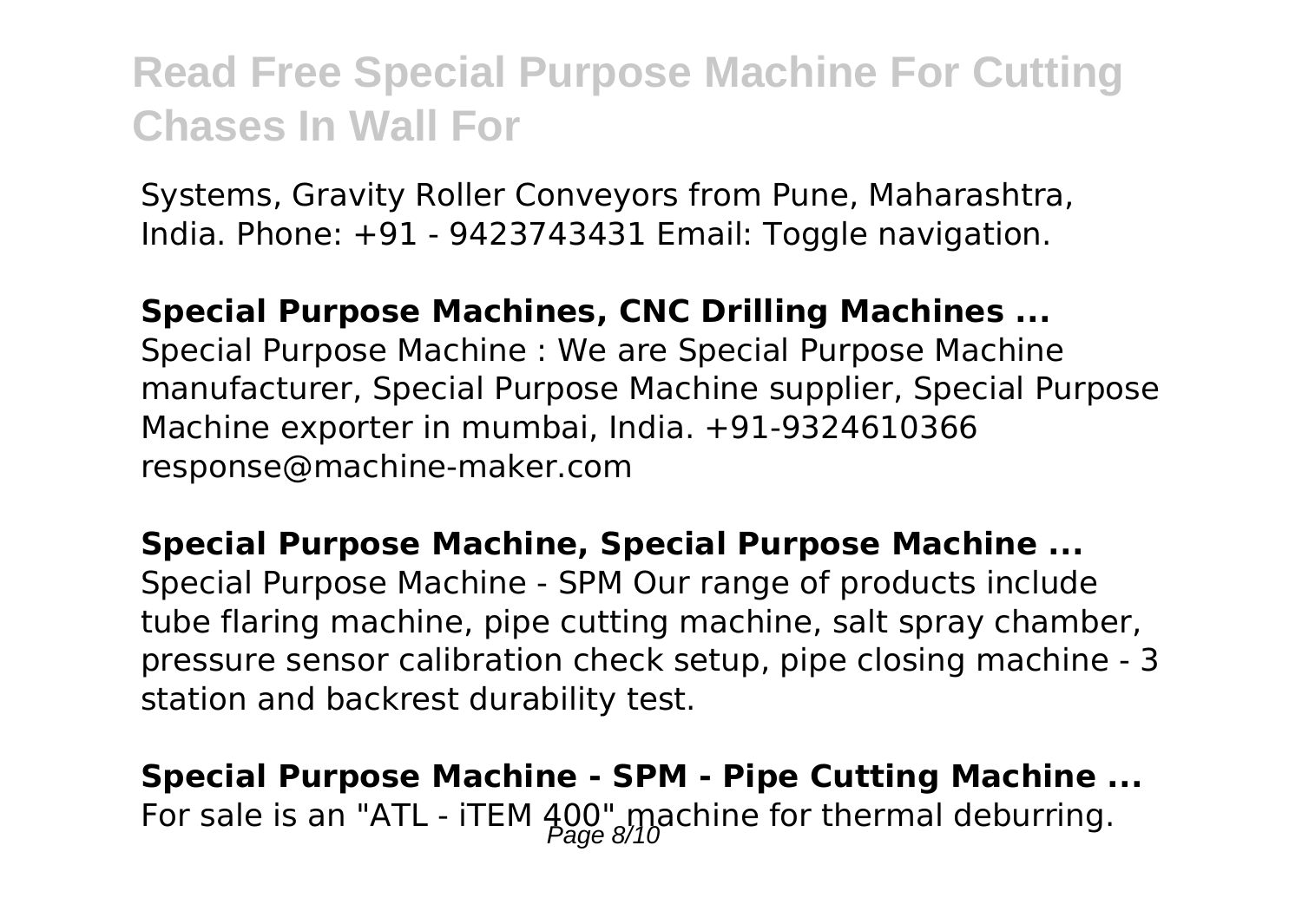With this machine burrs of various materials, such as steel, stainless steel, aluminium, cast iron, etc. can be removed safely and quickly. The iTEM 400 has 5 deburring stations. The respective chamber size of Ø320mm x H300mm makes it possible to deburr even large workpieces.

**Used Special purpose machines for sale - Machineseeker** Special purpose machines. Special purpose metal cutting machines. Special purpose machines & equipments. Stamping & packaging machines for toilet soap. Mosquito coil manufacturing plants. Welding & assembly fixtures for automobiles. Wheel rim expanders. Jigs, fixtures and gauges.

#### **Special Purpose Machine - Godrej Tooling**

We have in reserve a comprehensive range of Special Purpose Machine are special purpose lathe, special purpose machines, valve guide machine, assembly push rod machine, liner chute